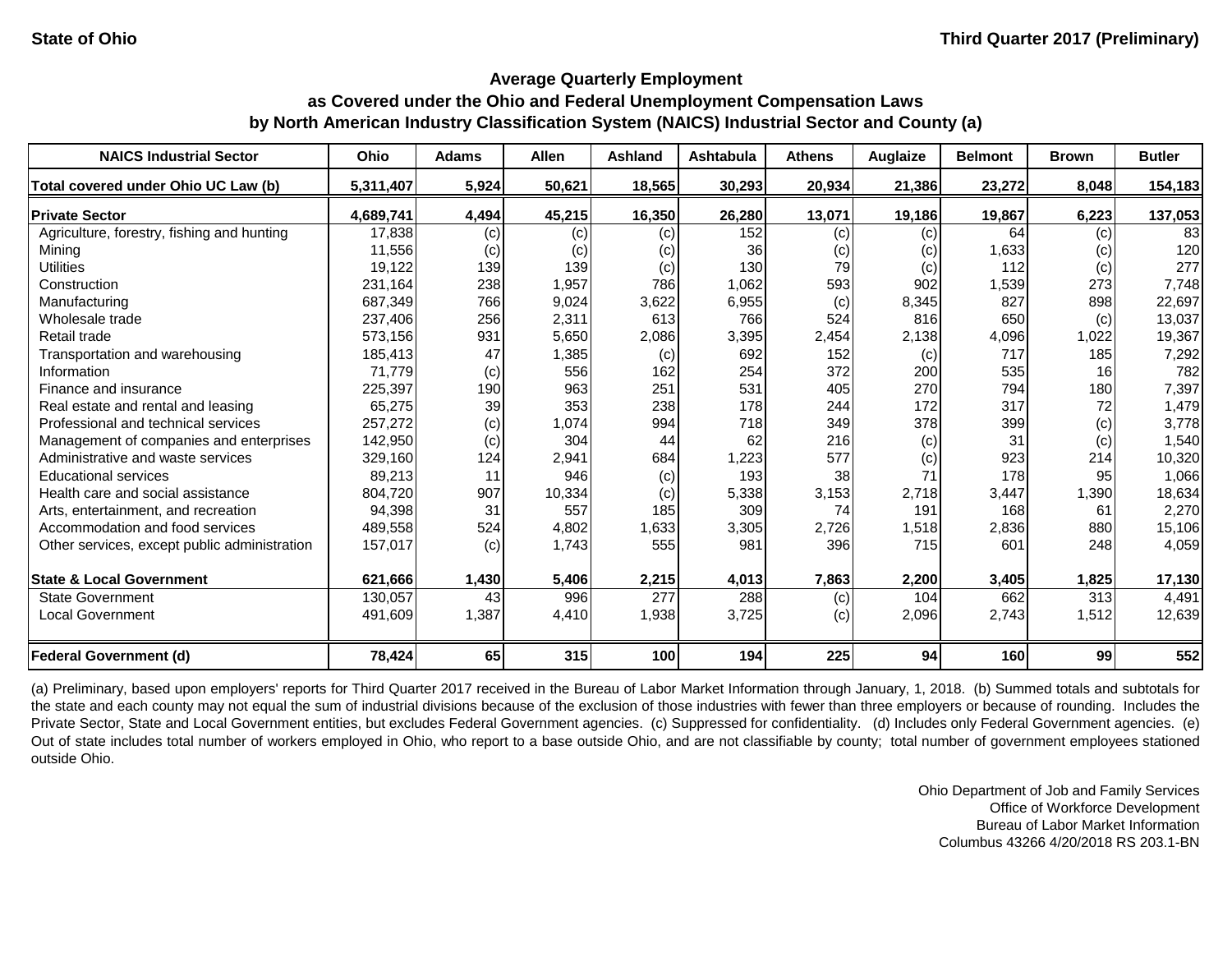| <b>NAICS Industrial Sector</b>               | Carroll | Champaign | <b>Clark</b> | <b>Clermont</b> | <b>Clinton</b> | Columbiana | <b>Coshocton</b> | Crawford | Cuyahoga | <b>Darke</b> |
|----------------------------------------------|---------|-----------|--------------|-----------------|----------------|------------|------------------|----------|----------|--------------|
| Total covered under Ohio UC Law (b)          | 6,688   | 10,745    | 47,195       | 58,522          | 17,357         | 28,983     | 10,089           | 13,277   | 707,821  | 18,398       |
| <b>Private Sector</b>                        | 5,748   | 8,984     | 41,149       | 51,740          | 15,296         | 24,930     | 8,633            | 11,619   | 632,349  | 16,425       |
| Agriculture, forestry, fishing and hunting   | 10      | (c)       | 380          | (c)             | (c)            | 219        | 74               | (c)      | 157      | (c)          |
| Mining                                       | 82      | (c)       | 121          | (c)             | (c)            | 216        | 84               | (c)      | 417      | (c)          |
| <b>Utilities</b>                             | 45      | (c)       | (c)          | 326             | (c)            | (c)        | 272              | (c)      | 1,485    | 50           |
| Construction                                 | 928     | 447       | 1,095        | 3,486           | 276            | 983        | 264              | 427      | 22,214   | 929          |
| Manufacturing                                | 1,252   | 3,643     | 6,569        | 5,961           | 3,408          | 5,886      | 2,629            | 2,518    | 67,262   | 4,792        |
| Wholesale trade                              | 180     | (c)       | (c)          | 1,751           | (c)            | (c)        | 154              | 466      | 34,179   | 1,012        |
| Retail trade                                 | 746     | 996       | 5,470        | 9,777           | 1,600          | 4,024      | 1,202            | 1,369    | 61,373   | 1,876        |
| Transportation and warehousing               | 302     | 271       | 2,189        | 2,215           | 3,236          | 1,052      | 190              | (c)      | 19,564   | 1,156        |
| Information                                  | 16      | 71        | 107          | 1,252           | 567            | 159        | 64               | 66       | 11,612   | 63           |
| Finance and insurance                        | 71      | 200       | 2,880        | 2,498           | 310            | 474        | 201              | 582      | 39,678   | 567          |
| Real estate and rental and leasing           | 119     | 60        | 484          | 938             | 142            | 236        | 50               | 62       | 13,638   | 108          |
| Professional and technical services          | 132     | (c)       | 734          | 2,795           | 186            | 462        | (c)              | 473      | 45,930   | (c)          |
| Management of companies and enterprises      |         | (c)       | 1,131        | 640             | 256            | 127        | (c)              | (c)      | 24,212   | (c)          |
| Administrative and waste services            | 206     | 466       | 2,720        | 3,048           | 670            | 1,253      | 281              | (c)      | 47,070   | 489          |
| <b>Educational services</b>                  |         | 136       | 608          | 466             | (c)            | 162        | 69               | (c)      | 19,165   | 50           |
| Health care and social assistance            | 717     | 832       | 7,819        | 6,412           | (c)            | 4,934      | 1,741            | (c)      | 128,695  | 2,337        |
| Arts, entertainment, and recreation          | 119     | 149       | 465          | 1,135           | 159            | 341        | 126              | 91       | 14,416   | 350          |
| Accommodation and food services              | 644     | 645       | 4,922        | 6,887           | 1,197          | 2,481      | 771              | 1,189    | 60,130   | 1,125        |
| Other services, except public administration | 180     | 354       | 1,578        | 2,039           | 253            | 989        | 244              | 388      | 21,151   | 494          |
| <b>State &amp; Local Government</b>          | 940     | 1,761     | 6,046        | 6,782           | 2,061          | 4,053      | 1,456            | 1,658    | 75,472   | 1,973        |
| <b>State Government</b>                      | 38      | 57        | 168          | 761             | 143            | 290        | 47               | 118      | 4,118    | 47           |
| <b>Local Government</b>                      | 902     | 1,704     | 5,878        | 6,021           | 1,918          | 3,763      | 1,409            | 1,540    | 71,354   | 1,926        |
| <b>Federal Government (d)</b>                | 47      | 70        | 562          | 371             | 129            | 604        | 75               | 82       | 16,179   | 98           |

(a) Preliminary, based upon employers' reports for Third Quarter 2017 received in the Bureau of Labor Market Information through January, 1, 2018. (b) Summed totals and subtotals for the state and each county may not equal the sum of industrial divisions because of the exclusion of those industries with fewer than three employers or because of rounding. Includes the Private Sector, State and Local Government entities, but excludes Federal Government agencies. (c) Suppressed for confidentiality. (d) Includes only Federal Government agencies. (e) Out of state includes total number of workers employed in Ohio, who report to a base outside Ohio, and are not classifiable by county; total number of government employees stationed outside Ohio.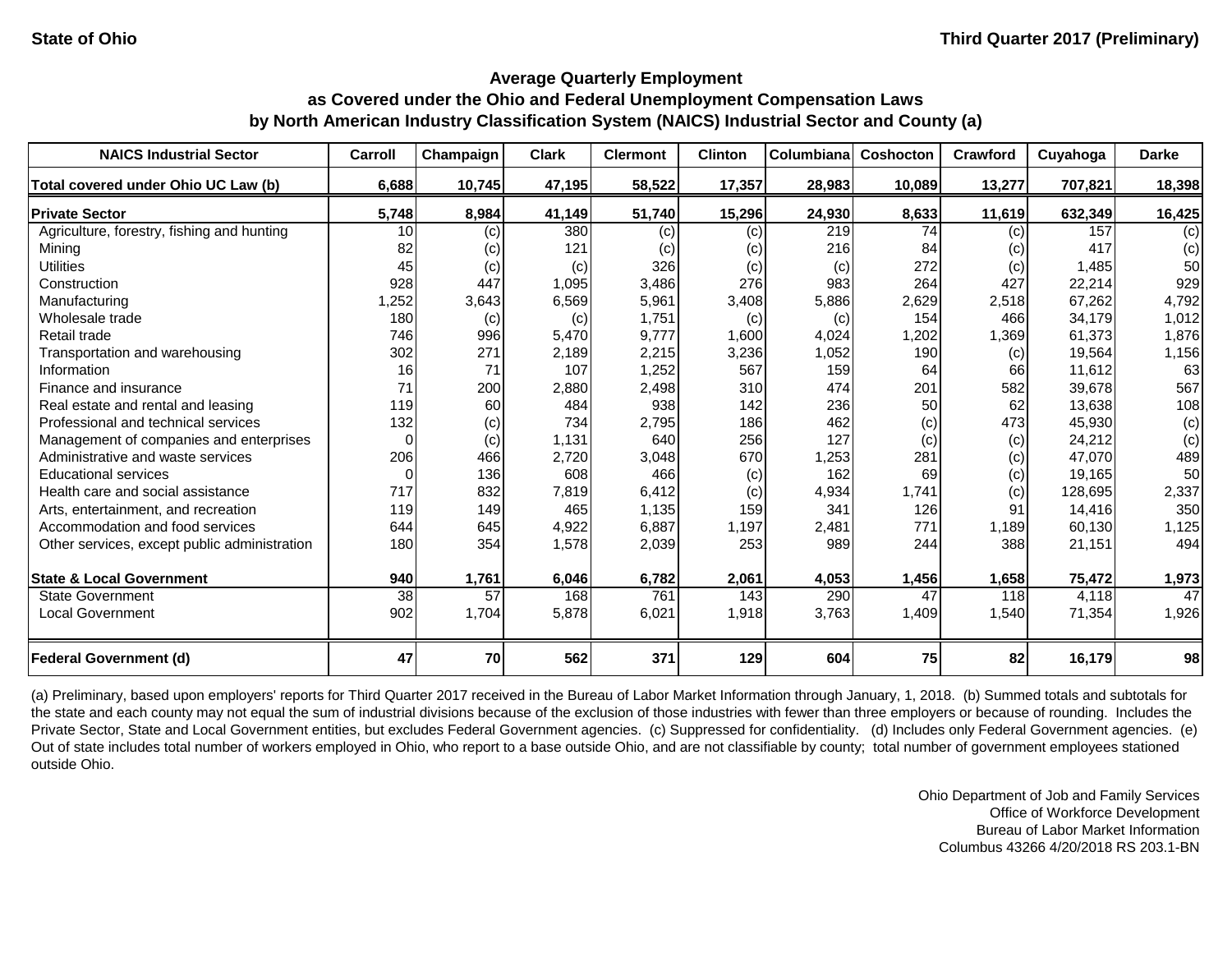| <b>NAICS Industrial Sector</b>               | <b>Defiance</b> | <b>Delaware</b> | Erie   | <b>Fairfield</b> | <b>Fayette</b> | <b>Franklin</b> | <b>Fulton</b> | Gallia | Geauga | <b>Greene</b> |
|----------------------------------------------|-----------------|-----------------|--------|------------------|----------------|-----------------|---------------|--------|--------|---------------|
| Total covered under Ohio UC Law (b)          | 15,602          | 89,562          | 40,293 | 43,302           | 11,502         | 740,794         | 18,761        | 10,737 | 35,298 | 59,906        |
| <b>Private Sector</b>                        | 13,714          | 81,989          | 35,466 | 37,140           | 9,970          | 636,205         | 16,489        | 9,128  | 31,667 | 51,682        |
| Agriculture, forestry, fishing and hunting   | 212             | (c)             | (c)    | 78               | 109            | 415             | (c)           | (c)    | (c)    | (c)           |
| Mining                                       |                 | (c)             | (c)    | 34               |                | 291             | (c)           | (c)    | (c)    | (c)           |
| <b>Utilities</b>                             | (c)             | 160             | (c)    | 248              | (c)            | 3,524           | (c)           | 579    | (c)    | (c)           |
| Construction                                 | 369             | 3,636           | 1,100  | 2,242            | 270            | 27,249          | 851           | 464    | 2,380  | 1,522         |
| Manufacturing                                | 3,238           | 6,317           | 6,120  | 4,068            | 1,777          | 38,127          | 7,139         | 612    | 7,330  | 3,689         |
| Wholesale trade                              | (c)             | 2,227           | 1,038  | 903              | (c)            | 29,428          | 849           | 138    | 1,894  | 1,155         |
| Retail trade                                 | 2,371           | 12,120          | 4,647  | 6,534            | 2,531          | 74,624          | 1,725         | 1,549  | 4,584  | 10,732        |
| Transportation and warehousing               | 565             | 2,347           | (c)    | 1,238            | 1,239          | 39,504          | (c)           | 291    | (c)    | (c)           |
| Information                                  | 192             | 625             | 438    | 235              | 39             | 14,602          | 60            | 69     | 87     | 582           |
| Finance and insurance                        | 691             | 6,084           | 626    | 754              | 396            | 49,982          | 290           | 350    | 614    | 1,105         |
| Real estate and rental and leasing           | 92              | 1,085           | 296    | 472              | 53             | 11,715          | 77            | 41     | 218    | 585           |
| Professional and technical services          | (c)             | 5,589           | 481    | 1,051            | (c)            | 46,674          | 282           | (c)    | 1,137  | 8,583         |
| Management of companies and enterprises      | (c)             | 10,637          | 215    | 194              | (c)            | 24,171          | 66            | (c)    | 366    | 980           |
| Administrative and waste services            | 559             | 4,175           | 871    | 3,152            | 492            | 55,624          | 382           | 95     | 2,053  | 2,203         |
| <b>Educational services</b>                  | (c)             | 1,161           | 276    | 282              | (c)            | 13,086          | (c)           | (c)    | 621    | 1,703         |
| Health care and social assistance            | (c)             | 8,063           | 5,377  | 7,281            | (c)            | 110,122         | (c)           | (c)    | 4,539  | 7,002         |
| Arts, entertainment, and recreation          | 107             | 4,203           | 4,972  | 571              | 101            | 10,654          | 430           | 41     | 588    | 648           |
| Accommodation and food services              | 1,481           | 10,517          | 6,666  | 6,381            | 1,149          | 64,021          | 963           | 939    | 2,781  | 8,450         |
| Other services, except public administration | 582             | 2,705           | 906    | 1,423            | 160            | 22,392          | 370           | 305    | 1,420  | 1,519         |
| <b>State &amp; Local Government</b>          | 1,888           | 7,573           | 4,827  | 6,162            | 1,532          | 104,589         | 2,272         | 1,609  | 3,631  | 8,224         |
| <b>State Government</b>                      | 81              | 376             | 1,025  | 768              | 46             | 54,183          | 120           | 259    | 219    | (c)           |
| <b>Local Government</b>                      | 1,807           | 7,197           | 3,802  | 5,394            | 1,486          | 50,406          | 2,152         | 1,350  | 3,412  | (c)           |
| <b>Federal Government (d)</b>                | 83              | 236             | 236    | 243              | 46             | 13,135          | 93            | 64     | 105    | 14,065        |

(a) Preliminary, based upon employers' reports for Third Quarter 2017 received in the Bureau of Labor Market Information through January, 1, 2018. (b) Summed totals and subtotals for the state and each county may not equal the sum of industrial divisions because of the exclusion of those industries with fewer than three employers or because of rounding. Includes the Private Sector, State and Local Government entities, but excludes Federal Government agencies. (c) Suppressed for confidentiality. (d) Includes only Federal Government agencies. (e) Out of state includes total number of workers employed in Ohio, who report to a base outside Ohio, and are not classifiable by county; total number of government employees stationed outside Ohio.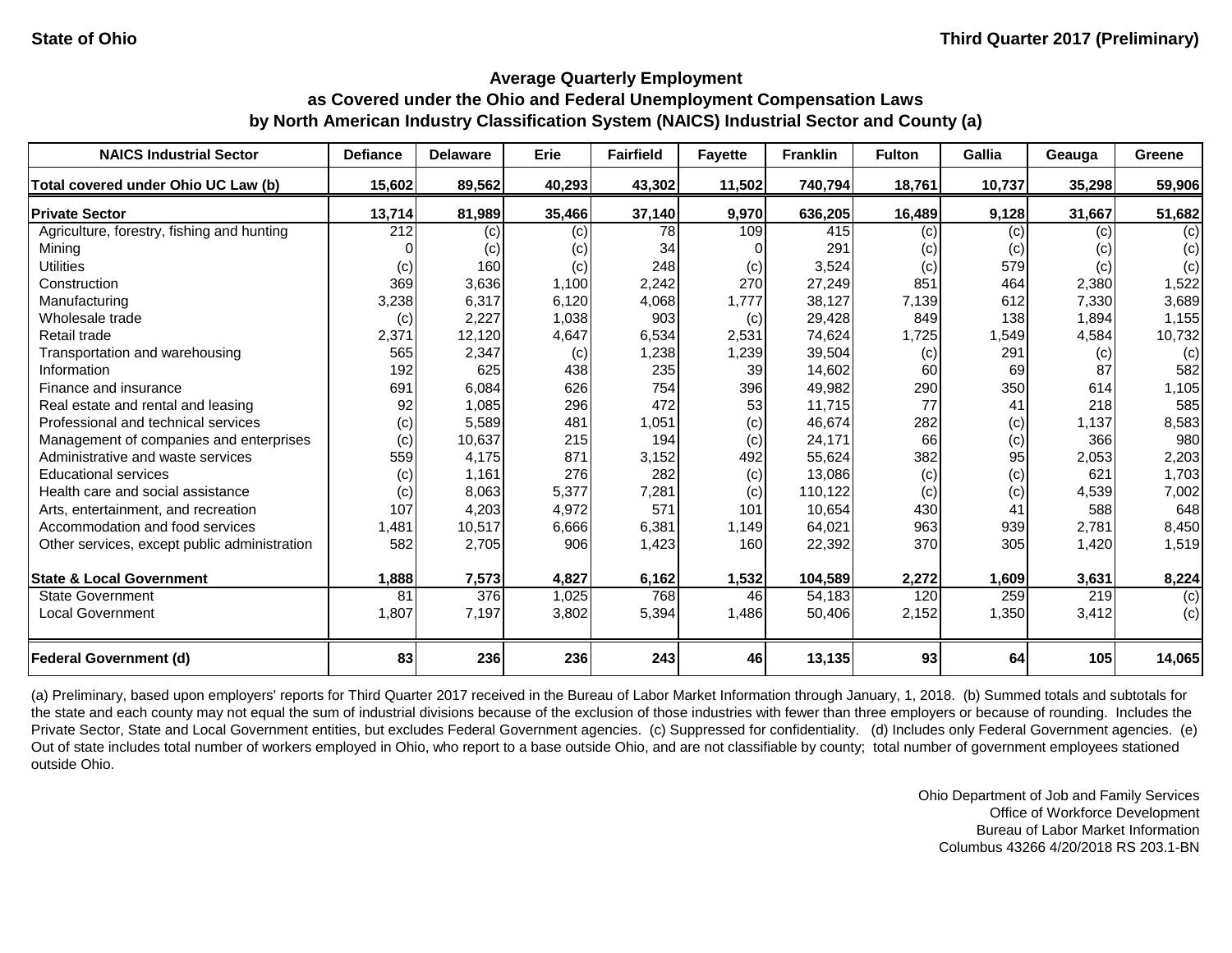| <b>NAICS Industrial Sector</b>               | <b>Guernsey</b> | <b>Hamilton</b> | <b>Hancock</b> | <b>Hardin</b> | <b>Harrison</b> | <b>Henry</b> | <b>Highland</b> | <b>Hocking</b> | <b>Holmes</b> | Huron  |
|----------------------------------------------|-----------------|-----------------|----------------|---------------|-----------------|--------------|-----------------|----------------|---------------|--------|
| Total covered under Ohio UC Law (b)          | 15,292          | 509,236         | 45,778         | 8,033         | 3,996           | 11,237       | 10,347          | 6,840          | 19,663        | 21,651 |
| <b>Private Sector</b>                        | 13,173          | 466,838         | 42,751         | 6,668         | 3,265           | 9,470        | 8,168           | 5,209          | 18,159        | 19,391 |
| Agriculture, forestry, fishing and hunting   | 29              | 242             | (c)            | 218           | (c)             | (c)          | 37              | (c)            | 194           | (c)    |
| Mining                                       | 515             | 137             | (c)            | 0             | (c)             | (c)          | 24              | (c)            | 65            | (c)    |
| <b>Utilities</b>                             | 55              | 1,211           | 99             | 51            | 110             | 22           | 60              | (c)            | 132           | (c)    |
| Construction                                 | 1,036           | 23,376          | 1,222          | 136           | 330             | 770          | 342             | 288            | 2,261         | 1,745  |
| Manufacturing                                | 2,870           | 49,823          | 12,913         | 1,905         | 558             | 3,635        | 1,767           | 913            | 7,207         | 5,848  |
| Wholesale trade                              | 352             | 22,320          | 1,513          | 207           | 208             | 226          | 272             | 42             | 863           | (c)    |
| Retail trade                                 | 1,785           | 43,171          | 4,379          | 814           | 271             | 934          | 1,626           | 837            | 2,441         | 2,024  |
| Transportation and warehousing               | 486             | 12,113          | 3,859          | 194           | 260             | 519          | 134             | (c)            | 735           | 773    |
| Information                                  | 92              | 8,206           | 342            | 39            | (c)             | 110          | 71              | 39             | 74            | 163    |
| Finance and insurance                        | 298             | 31,136          | 600            | 223           | 57              | 240          | 386             | 134            | 389           | 431    |
| Real estate and rental and leasing           | 88              | 7,579           | 423            | 47            | 97              | 67           | 59              | 159            | 57            | 134    |
| Professional and technical services          | 355             | 37,124          | 1,360          | 136           | (c)             | 83           | 89              | (c)            | 280           | (c)    |
| Management of companies and enterprises      | 13              | 26,526          | 2,168          | $\Omega$      | (c)             | $\Omega$     | 97              | (c)            | 43            | (c)    |
| Administrative and waste services            | 249             | 32,327          | 1,831          | 143           | 160             | 191          | 562             | 274            | 396           | 392    |
| <b>Educational services</b>                  | 58              | 10,399          | 903            | (c)           | 0               | 43           | 64              | 31             | (c)           | 253    |
| Health care and social assistance            | 2,804           | 86,217          | 5,237          | (c)           | 422             | 1,465        | ,213            | 686            | (c)           | 2,589  |
| Arts, entertainment, and recreation          | 64              | 12,930          | 300            | 71            | 44              | 35           | 87              | 49             | 139           | 198    |
| Accommodation and food services              | 1,684           | 45,954          | 4,208          | 705           | 189             | 649          | 976             | 1,271          | 1,505         | 1,881  |
| Other services, except public administration | 337             | 16,048          | 1,328          | 195           | (c)             | 278          | 301             | 231            | 319           | 657    |
| <b>State &amp; Local Government</b>          | 2,119           | 42,398          | 3,027          | 1,365         | 731             | 1,767        | 2,179           | 1,631          | 1,504         | 2,260  |
| <b>State Government</b>                      | 510             | 8,516           | 170            | 40            | 46              | 44           | 108             | 324            | 43            | 79     |
| <b>Local Government</b>                      | 1,609           | 33,882          | 2,857          | 1,325         | 685             | 1,723        | 2,071           | 1,307          | 1,461         | 2,181  |
| <b>Federal Government (d)</b>                | 119             | 8,334           | 148            | 63            | 51              | 68           | 98              | 46             | 63            | 141    |

(a) Preliminary, based upon employers' reports for Third Quarter 2017 received in the Bureau of Labor Market Information through January, 1, 2018. (b) Summed totals and subtotals for the state and each county may not equal the sum of industrial divisions because of the exclusion of those industries with fewer than three employers or because of rounding. Includes the Private Sector, State and Local Government entities, but excludes Federal Government agencies. (c) Suppressed for confidentiality. (d) Includes only Federal Government agencies. (e) Out of state includes total number of workers employed in Ohio, who report to a base outside Ohio, and are not classifiable by county; total number of government employees stationed outside Ohio.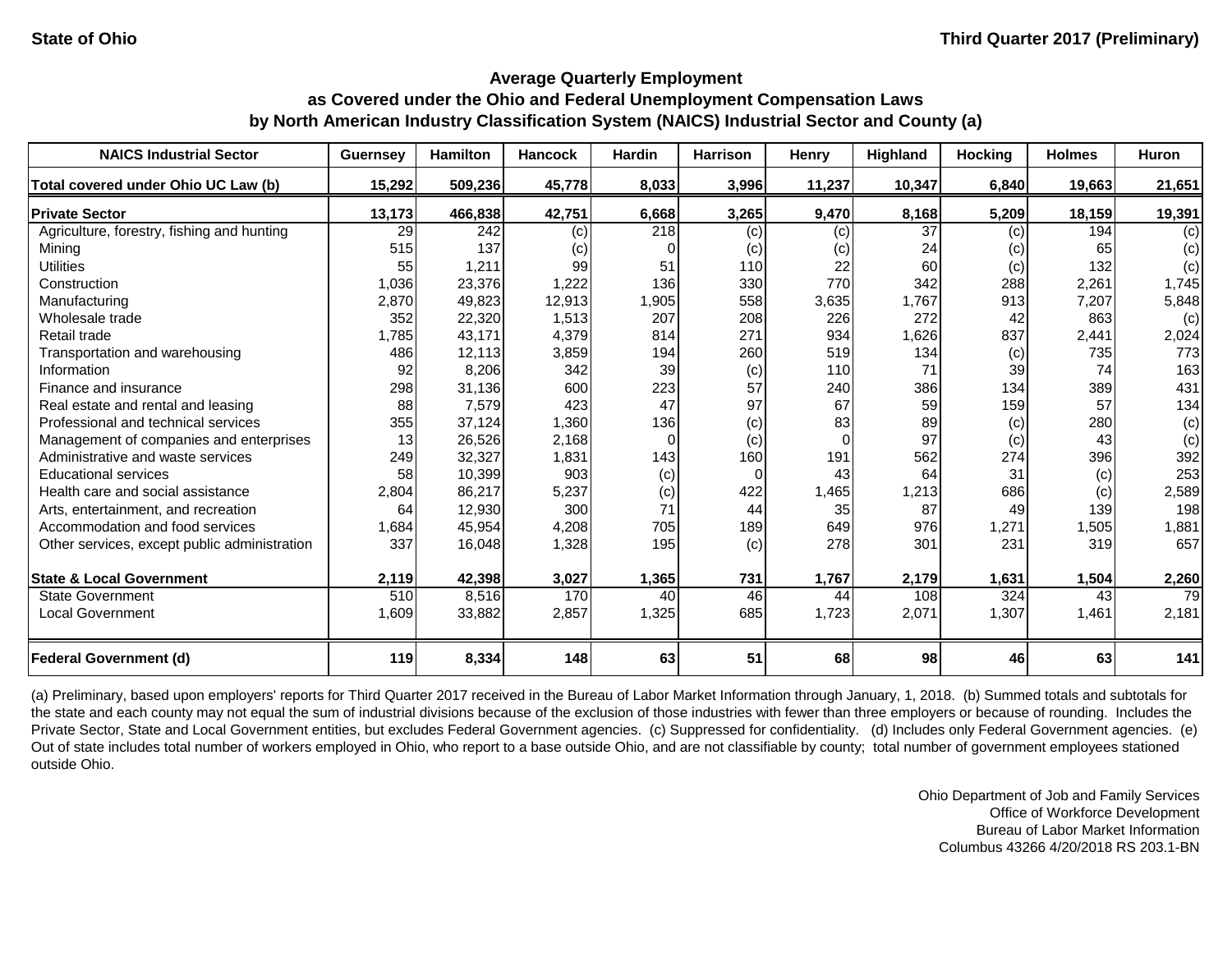| <b>NAICS Industrial Sector</b>               | <b>Jackson</b> | <b>Jefferson</b> | <b>Knox</b> | Lake   | <b>Lawrence</b> | <b>Licking</b> | Logan  | Lorain | Lucas   | <b>Madison</b>   |
|----------------------------------------------|----------------|------------------|-------------|--------|-----------------|----------------|--------|--------|---------|------------------|
| Total covered under Ohio UC Law (b)          | 10,151         | 20,190           | 20,143      | 95,372 | 12,369          | 53,179         | 19,741 | 97,720 | 204,312 | 17,339           |
| <b>Private Sector</b>                        | 8,742          | 17,237           | 17,634      | 84,822 | 9,837           | 45,833         | 17,693 | 83,643 | 180,403 | 14,292           |
| Agriculture, forestry, fishing and hunting   | 34             |                  | 109         | 989    |                 | 688            | 121    | 934    | 240     | $\overline{277}$ |
| Mining                                       | 41             | 39               | 85          | 176    | (c)             | 63             | 40     | 21     | 146     | $\Omega$         |
| <b>Utilities</b>                             | 41             | 810              | 46          | 986    | 91              | 216            | 35     | 229    | 381     | $\Omega$         |
| Construction                                 | 438            | 963              | 1,055       | 4,359  | 824             | 2,565          | 593    | 4,493  | 8,953   | 489              |
| Manufacturing                                | 2,911          | 1,309            | 4,584       | 21,107 | (c)             | 7,190          | 5,184  | 16,334 | 22,706  | 4,133            |
| Wholesale trade                              | 146            | 449              | 444         | 3,399  | 243             | 1,594          | 454    | 3,486  | 7,271   | 334              |
| Retail trade                                 | 1,472          | 2,805            | 2,107       | 12,316 | 1,778           | 7,267          | 1,660  | 12,444 | 23,569  | 1,982            |
| Transportation and warehousing               | 176            | 1,346            | 317         | 1,255  | 602             | 1,593          | 2,217  | 2,133  | 6,213   | 2,462            |
| Information                                  | 67             | 291              | 146         | 671    | 63              | 246            | 69     | 611    | 1,702   | 54               |
| Finance and insurance                        | 260            | 362              | 377         | 1,454  | 268             | 2,456          | 306    | 1,919  | 5,288   | 138              |
| Real estate and rental and leasing           | 58             | 211              | 146         | 851    | 214             | 471            | 175    | 881    | 2,327   | 61               |
| Professional and technical services          | (c)            | (c)              | 267         | 2,952  | 195             | 1,902          | (c)    | 2,320  | 8,734   | (c)              |
| Management of companies and enterprises      | (c)            | (c)              | 84          | 1,290  | 86              | 692            | (c)    | 1,265  | 5,858   | (c)              |
| Administrative and waste services            | 502            | 982              | 1,089       | 5,390  | 536             | 2,796          | 1,845  | 6,615  | 13,829  | 1,088            |
| <b>Educational services</b>                  | (c)            | (c)              | 1,287       | 1,559  | 61              | 906            | 14     | 2,450  | 3,232   | 68               |
| Health care and social assistance            | (c)            | (c)              | 2,945       | 11,796 | 2,804           | 6,954          | 1,920  | 13,769 | 38,337  | 1,115            |
| Arts, entertainment, and recreation          | 56             | 409              | 153         | 1,329  | 31              | 740            | 225    | 1,551  | 4,747   | 54               |
| Accommodation and food services              | 903            | 1,756            | 1,832       | 10,170 | 1,167           | 5,382          | 1,548  | 9,297  | 20,164  | 1,109            |
| Other services, except public administration | 228            | 636              | 561         | 2,772  | 279             | 2,115          | 479    | 2,890  | 6,707   | 160              |
| <b>State &amp; Local Government</b>          | 1,409          | 2,953            | 2,509       | 10,550 | 2,532           | 7,346          | 2,048  | 14,077 | 23,909  | 3,047            |
| <b>State Government</b>                      | 137            | 70               | 294         | 94     | 253             | 845            | 93     | 1,175  | 7,263   | 1,322            |
| <b>Local Government</b>                      | 1,272          | 2,883            | 2,215       | 10,456 | 2,279           | 6,501          | 1,955  | 12,902 | 16,646  | 1,725            |
| <b>Federal Government (d)</b>                | 72             | 167              | 105         | 459    | 132             | 359            | 127    | 1,081  | 1,817   | 77               |

(a) Preliminary, based upon employers' reports for Third Quarter 2017 received in the Bureau of Labor Market Information through January, 1, 2018. (b) Summed totals and subtotals for the state and each county may not equal the sum of industrial divisions because of the exclusion of those industries with fewer than three employers or because of rounding. Includes the Private Sector, State and Local Government entities, but excludes Federal Government agencies. (c) Suppressed for confidentiality. (d) Includes only Federal Government agencies. (e) Out of state includes total number of workers employed in Ohio, who report to a base outside Ohio, and are not classifiable by county; total number of government employees stationed outside Ohio.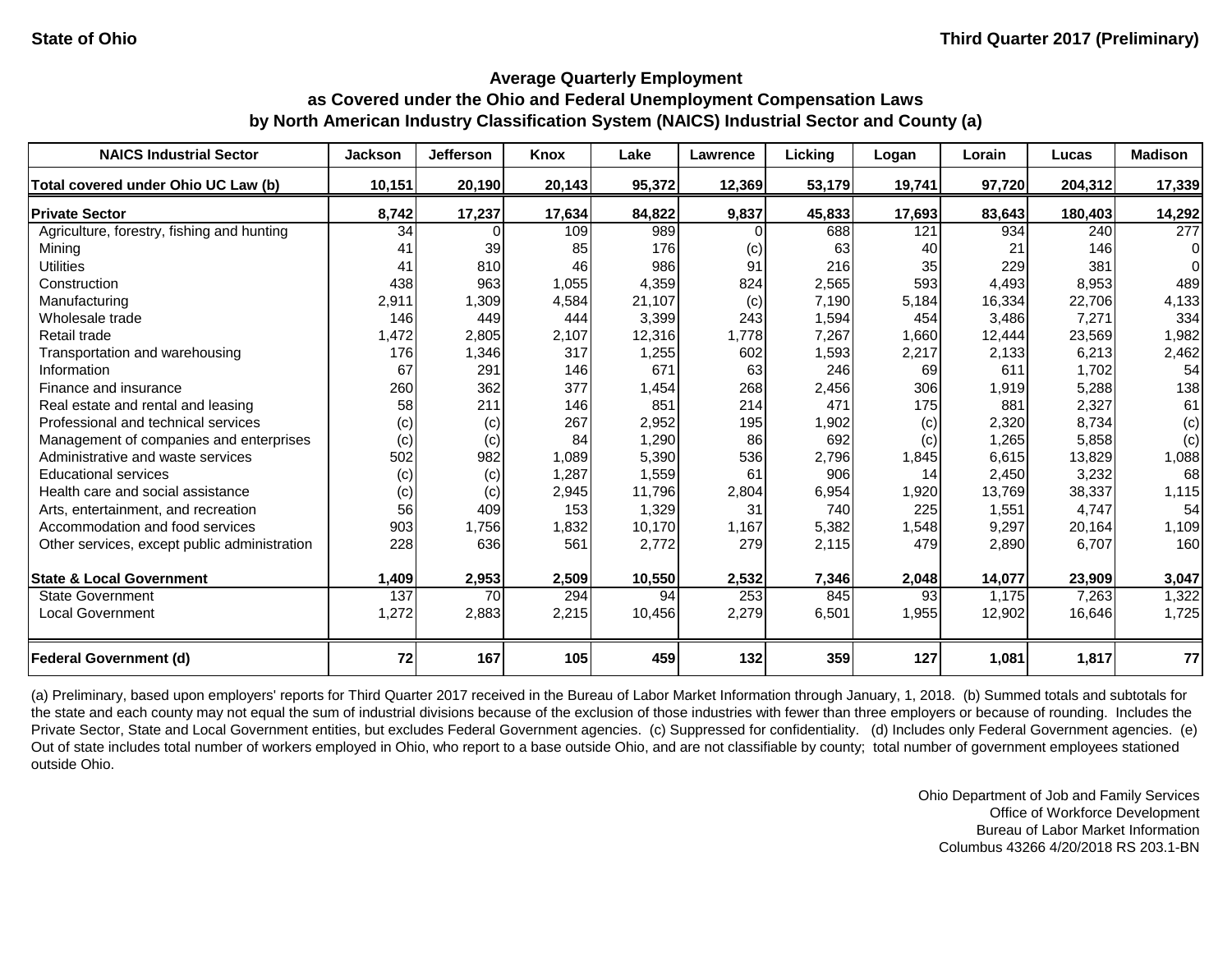| <b>NAICS Industrial Sector</b>               | <b>Mahoning</b> | <b>Marion</b> | <b>Medina</b> | <b>Meigs</b> | <b>Mercer</b> | <b>Miami</b> | <b>Monroe</b> | Montgomery | Morgan | <b>Morrow</b>  |
|----------------------------------------------|-----------------|---------------|---------------|--------------|---------------|--------------|---------------|------------|--------|----------------|
| Total covered under Ohio UC Law (b)          | 95,597          | 23,963        | 60,796        | 3,481        | 20,217        | 40,650       | 2,668         | 251,719    | 2,670  | 5,281          |
| <b>Private Sector</b>                        | 84,061          | 20,481        | 54,398        | 2,493        | 17,719        | 36,184       | 1,926         | 225,481    | 2,059  | 3,761          |
| Agriculture, forestry, fishing and hunting   | 206             | (c)           | 237           | 58           | (c)           | 127          | (c)           | 326        | (c)    | 36             |
| Mining                                       | 132             | (c)           | 12            | 74           | (c)           | 60           | 100           | 54         | (c)    | 15             |
| <b>Utilities</b>                             | 345             | 96            | 50            | (c)          | (c)           | (c)          | 44            | 668        | (c)    | (c)            |
| Construction                                 | 5,052           | 641           | 3,815         | 226          | 1,046         | 1,725        | 169           | 9,293      | 107    | 240            |
| Manufacturing                                | 8,862           | 6,092         | 9,209         | 118          | 7,028         | 10,639       | (c)           | 27,777     | 448    | 930            |
| Wholesale trade                              | 4,195           | 651           | 3,428         | (c)          | (c)           | (c)          | 46            | 9,241      | (c)    | 110            |
| Retail trade                                 | 12,126          | 2,651         | 8,105         | 553          | 2,023         | 4,772        | 342           | 23,503     | 293    | 575            |
| Transportation and warehousing               | 3,067           | 904           | 2,926         | 47           | 1,146         | 2,073        | 205           | 8,582      | 6      | (c)            |
| Information                                  | 1,037           | 216           | 312           | (c)          | 151           | 92           | 14            | 7,151      | 25     | 16             |
| Finance and insurance                        | 1,776           | 317           | 1,070         | 131          | 575           | 690          | 158           | 11,365     | 81     | 63             |
| Real estate and rental and leasing           | 932             | 344           | 613           | 42           | 88            | 281          | 15            | 2,945      |        | 71             |
| Professional and technical services          | 2,635           | 232           | 2,042         | (c)          | 324           | (c)          | 44            | 12,566     | 51     | (c)            |
| Management of companies and enterprises      | 1,225           | 116           | 3,264         | (c)          | (c)           | (c)          | $\Omega$      | 3,739      |        | (c)            |
| Administrative and waste services            | 6,961           | 1,257         | 2,990         | 97           | (c)           | 2,356        | 107           | 16,029     | 41     | 102            |
| <b>Educational services</b>                  | 550             | 59            | 472           | (c)          | (c)           | 176          | (c)           | 5,982      |        | 5 <sub>l</sub> |
| Health care and social assistance            | 19,505          | 3,947         | 6,645         | (c)          | (c)           | 4,210        | (c)           | 51,350     | 369    | 688            |
| Arts, entertainment, and recreation          | 1,924           | 149           | 1,348         | 0            | 99            | 342          | 15            | 3,472      | (c)    | 254            |
| Accommodation and food services              | 10,483          | 2,030         | 6,108         | 418          | 1,310         | 3,970        | 240           | 24,051     | (c)    | 443            |
| Other services, except public administration | 3,048           | 640           | 1,753         | (c)          | 725           | 1,264        | 117           | 7,387      | 30     | 98             |
| <b>State &amp; Local Government</b>          | 11,536          | 3,482         | 6,398         | 988          | 2,498         | 4,466        | 742           | 26,238     | 611    | 1,520          |
| <b>State Government</b>                      | 2,360           | 687           | 112           | 45           | 168           | 122          | 39            | 1,157      | 61     | 68             |
| <b>Local Government</b>                      | 9,176           | 2,795         | 6,286         | 943          | 2,330         | 4,344        | 703           | 25,081     | 550    | 1,452          |
| <b>Federal Government (d)</b>                | 1,195           | 112           | 353           | 60           | 89            | 189          | 50            | 4,261      | 43     | 48             |

(a) Preliminary, based upon employers' reports for Third Quarter 2017 received in the Bureau of Labor Market Information through January, 1, 2018. (b) Summed totals and subtotals for the state and each county may not equal the sum of industrial divisions because of the exclusion of those industries with fewer than three employers or because of rounding. Includes the Private Sector, State and Local Government entities, but excludes Federal Government agencies. (c) Suppressed for confidentiality. (d) Includes only Federal Government agencies. (e) Out of state includes total number of workers employed in Ohio, who report to a base outside Ohio, and are not classifiable by county; total number of government employees stationed outside Ohio.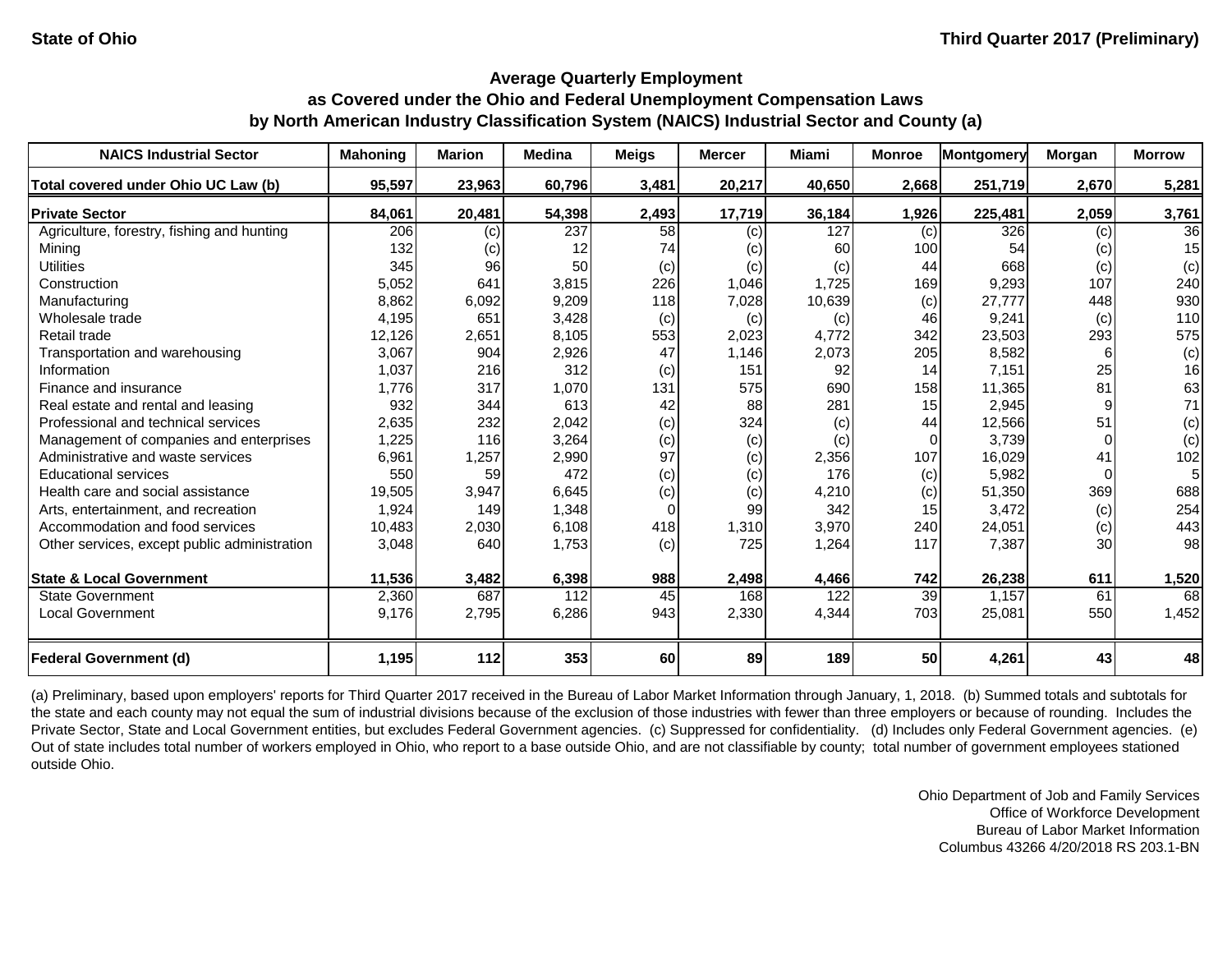| <b>NAICS Industrial Sector</b>               | <b>Muskingum</b> | <b>Noble</b> | <b>Ottawa</b> | <b>Paulding</b> | Perry | Pickaway | <b>Pike</b> | Portage | <b>Preble</b> | Putnam   |
|----------------------------------------------|------------------|--------------|---------------|-----------------|-------|----------|-------------|---------|---------------|----------|
| Total covered under Ohio UC Law (b)          | 33,290           | 2,961        | 15,088        | 4,882           | 6,048 | 13,578   | 9,734       | 53,949  | 10,975        | 11,855   |
| <b>Private Sector</b>                        | 28,622           | 2,014        | 13,008        | 3,860           | 4,542 | 9,889    | 8,424       | 43,494  | 9,316         | 10,372   |
| Agriculture, forestry, fishing and hunting   | 29               |              | 141           | (c)             | 16    | (c)      | (c)         | 159     | (c)           | (c)      |
| Mining                                       | 360              | 80           | 110           | (c)             | 143   | (c)      | (c)         | 279     | (c)           | (c)      |
| <b>Utilities</b>                             | 233              | 15           | (c)           | (c)             | 26    | (c)      | (c)         | (c)     | (c)           | (c)      |
| Construction                                 | 1,027            | 147          | 572           | 112             | 430   | 879      | 499         | 2,289   | 355           | 963      |
| Manufacturing                                | 2,945            | 264          | 2,034         | 1,412           | 809   | 1,845    | 1,092       | 10,177  | 3,061         | 3,571    |
| Wholesale trade                              | 914              | 107          | (c)           | (c)             | 270   | (c)      | (c)         | 3,197   | (c)           | 486      |
| Retail trade                                 | 5,222            | 302          | 1,676         | 397             | 714   | 1,545    | 1,006       | 6,743   | 1,818         | 1,102    |
| Transportation and warehousing               | 1,654            | 126          | 511           | 164             | 78    | 547      | 463         | (c)     | 335           | (c)      |
| Information                                  | 647              | 12           | 66            | 22              | 20    | 25       | 37          | 470     | 27            | 72       |
| Finance and insurance                        | 753              | 100          | 288           | 99              | 145   | 279      | 217         | 663     | 224           | 287      |
| Real estate and rental and leasing           | 217              |              | 163           | 36              | 20    | 115      | 43          | 540     | 81            | 35       |
| Professional and technical services          | 689              | 149          | 185           | 75              | 101   | (c)      | (c)         | 1,332   | (c)           | 231      |
| Management of companies and enterprises      | 267              | (c)          | 78            | $\Omega$        | 87    | (c)      | (c)         | 991     | (c)           | $\Omega$ |
| Administrative and waste services            | 1,414            | (c)          | 275           | 73              | 197   | 658      | 2,008       | 1,525   | 236           | 467      |
| <b>Educational services</b>                  | (c)              | $\Omega$     | (c)           | (c)             | (c)   | (c)      | (c)         | 507     |               | (c)      |
| Health care and social assistance            | (c)              | 346          | (c)           | (c)             | (c)   | (c)      | (c)         | 5,340   | 1,174         | (c)      |
| Arts, entertainment, and recreation          | 507              | (c)          | 904           | (c)             | 30    | 210      | (c)         | 610     | 25            | 98       |
| Accommodation and food services              | 3,468            | (c)          | 2,960         | (c)             | 426   | 1,321    | (c)         | 5,631   | 1,077         | 903      |
| Other services, except public administration | 1,326            | 66           | 437           | 80              | 149   | 268      | 187         | 1,527   | 325           | 422      |
| <b>State &amp; Local Government</b>          | 4,668            | 947          | 2,080         | 1,022           | 1,506 | 3,689    | 1,310       | 10,455  | 1,659         | 1,483    |
| <b>State Government</b>                      | 303              | 470          | 179           | 35              | 41    | 1,378    | 93          | (c)     | 90            | 40       |
| <b>Local Government</b>                      | 4,365            | 477          | 1,901         | 987             | 1,465 | 2,311    | 1,217       | (c)     | 1,569         | 1,443    |
| <b>Federal Government (d)</b>                | 220              | 22           | 266           | 52              | 64    | 90       | 62          | 340     | 69            | 66       |

(a) Preliminary, based upon employers' reports for Third Quarter 2017 received in the Bureau of Labor Market Information through January, 1, 2018. (b) Summed totals and subtotals for the state and each county may not equal the sum of industrial divisions because of the exclusion of those industries with fewer than three employers or because of rounding. Includes the Private Sector, State and Local Government entities, but excludes Federal Government agencies. (c) Suppressed for confidentiality. (d) Includes only Federal Government agencies. (e) Out of state includes total number of workers employed in Ohio, who report to a base outside Ohio, and are not classifiable by county; total number of government employees stationed outside Ohio.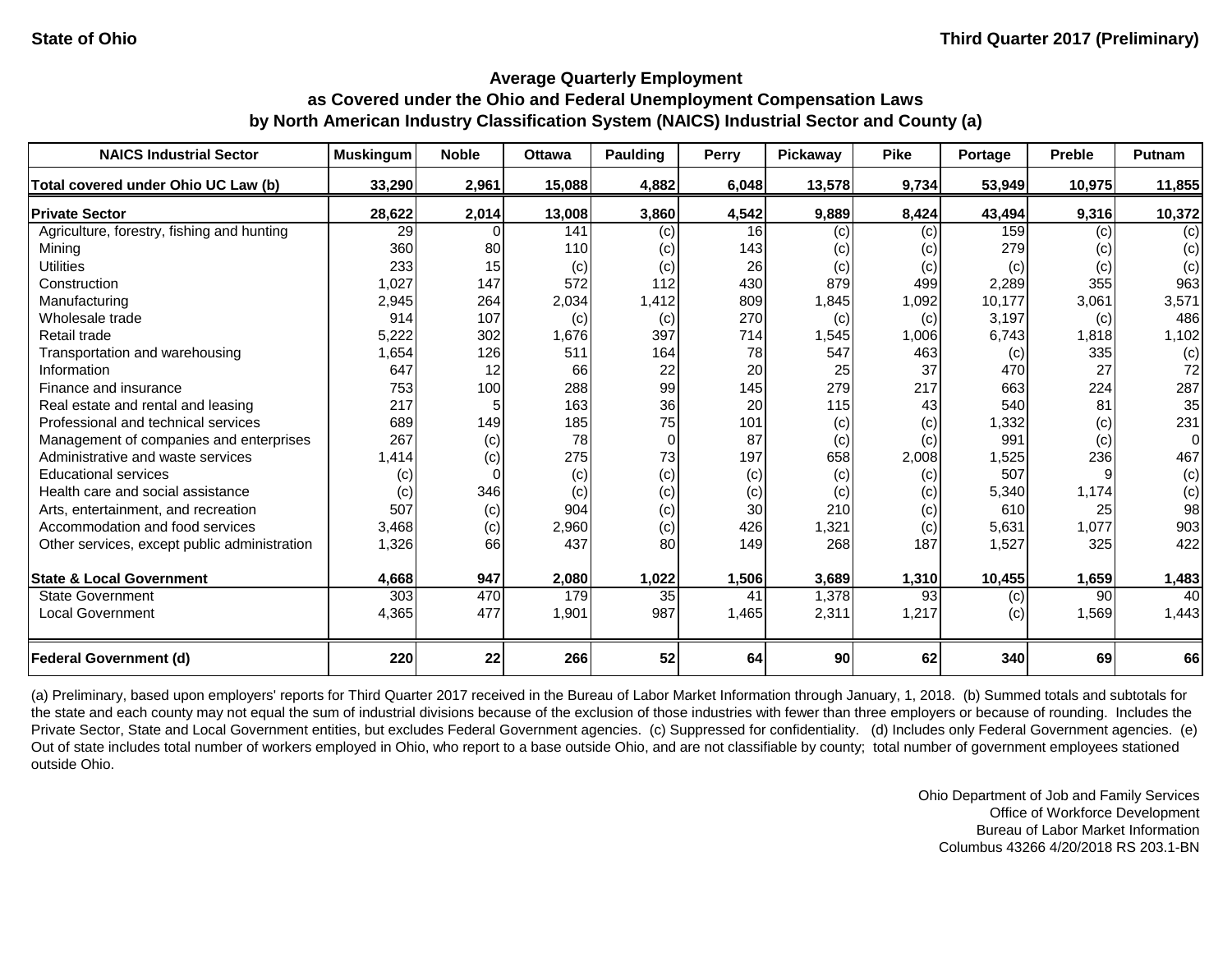| <b>NAICS Industrial Sector</b>               | <b>Richland</b> | <b>Ross</b> | <b>Sandusky</b> | <b>Scioto</b> | <b>Seneca</b> | <b>Shelby</b> | <b>Stark</b> | <b>Summit</b> | <b>Trumbull</b> | <b>Tuscarawas</b> |
|----------------------------------------------|-----------------|-------------|-----------------|---------------|---------------|---------------|--------------|---------------|-----------------|-------------------|
| Total covered under Ohio UC Law (b)          | 49,541          | 26,568      | 26,271          | 23,386        | 19,243        | 27,207        | 158,263      | 265,942       | 65,160          | 37,755            |
| <b>Private Sector</b>                        | 43,013          | 21,962      | 23,563          | 18,931        | 16,795        | 24,994        | 141,346      | 241,369       | 56,725          | 33,134            |
| Agriculture, forestry, fishing and hunting   | (c)             | 116         | (c)             | (c)           | 67            | 133           | 391          | 70            | 93              | 148               |
| Mining                                       | (c)             | 25          | (c)             | (c)           | 142           |               | 374          | 97            | 71              | 970               |
| <b>Utilities</b>                             | (c)             | 193         | 39              | 96            | 105           | (c)           | 591          | 1,016         | (c)             | 100               |
| Construction                                 | 2,196           | 725         | 925             | 608           | 1,010         | 1,693         | 7,622        | 11,519        | 2,667           | 2,775             |
| Manufacturing                                | 9,909           | 4,280       | 9,859           | 1,394         | 4,235         | 12,900        | 25,116       | 29,033        | 9,679           | 7,448             |
| Wholesale trade                              | 1,724           | 483         | 599             | 377           | 710           | 1,224         | 6,128        | 13,372        | (c)             | 1,343             |
| Retail trade                                 | 6,558           | 3,942       | 2,617           | 3,012         | 2,193         | 1,889         | 19,346       | 30,155        | 10,238          | 4,463             |
| Transportation and warehousing               | (c)             | 756         | 667             | 539           | 634           | (c)           | 3,387        | 8,352         | 2,580           | 928               |
| Information                                  | 541             | 281         | 139             | 132           | 205           | 94            | 1,494        | 3,886         | 450             | 236               |
| Finance and insurance                        | 1,040           | 473         | 473             | 583           | 410           | 327           | 5,277        | 9,965         | 1,361           | 662               |
| Real estate and rental and leasing           | 333             | 150         | 370             | 242           | 78            | 82            | 1,531        | 2,986         | 825             | 344               |
| Professional and technical services          | 770             | 287         | 310             | 557           | (c)           | (c)           | 4,716        | 13,542        | 1,173           | 899               |
| Management of companies and enterprises      | 73              | 222         | 220             | 74            | (c)           | (c)           | 1,185        | 15,551        | 671             | 99                |
| Administrative and waste services            | 3,896           | 1,013       | 740             | 459           | 476           | 1,473         | 8,727        | 17,982        | 3,827           | 1,877             |
| <b>Educational services</b>                  | 407             | 84          | (c)             | 164           | 1,078         | 139           | 2,718        | 4,139         | 473             | 179               |
| Health care and social assistance            | 7,395           | 5,144       | (c)             | 7,497         | 2,336         | 1,895         | 27,994       | 44,056        | 10,428          | 5,178             |
| Arts, entertainment, and recreation          | 576             | 230         | 353             | 39            | 144           | 105           | 2,214        | 4,946         | 1,088           | 523               |
| Accommodation and food services              | 4,895           | 3,058       | 2,120           | 2,591         | 2,003         | 1,351         | 17,011       | 22,814        | 7,006           | 3,855             |
| Other services, except public administration | 1,273           | 500         | 726             | 537           | 620           | 678           | 5,524        | 7,889         | 2,065           | 1,108             |
| <b>State &amp; Local Government</b>          | 6,528           | 4,606       | 2,708           | 4,455         | 2,448         | 2,213         | 16,917       | 24,573        | 8,435           | 4,621             |
| <b>State Government</b>                      | 1,435           | 1,622       | 104             | 1,381         | 275           | 207           | 1,320        | 4,055         | 735             | 465               |
| <b>Local Government</b>                      | 5,093           | 2,984       | 2,604           | 3,074         | 2,173         | 2,006         | 15,597       | 20,518        | 7,700           | 4,156             |
| <b>Federal Government (d)</b>                | 624             | 1,640       | 108             | 163           | 123           | 73            | 974          | 1,795         | 518             | 256               |

(a) Preliminary, based upon employers' reports for Third Quarter 2017 received in the Bureau of Labor Market Information through January, 1, 2018. (b) Summed totals and subtotals for the state and each county may not equal the sum of industrial divisions because of the exclusion of those industries with fewer than three employers or because of rounding. Includes the Private Sector, State and Local Government entities, but excludes Federal Government agencies. (c) Suppressed for confidentiality. (d) Includes only Federal Government agencies. (e) Out of state includes total number of workers employed in Ohio, who report to a base outside Ohio, and are not classifiable by county; total number of government employees stationed outside Ohio.